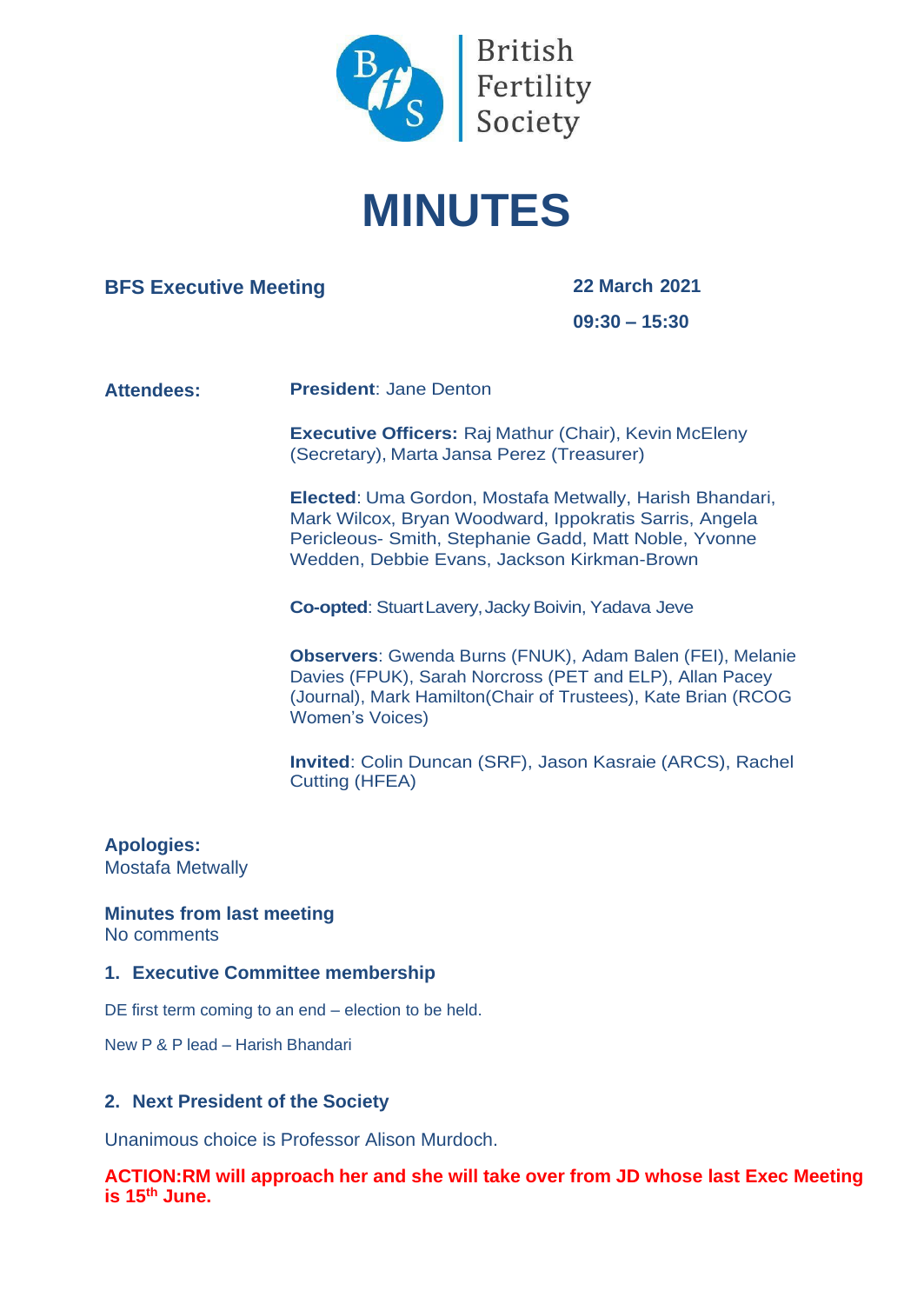

# **British** Fertility<br>Society

# **3. Membership:**

#### **a) Membership numbers**

Slow and steady increase. 1069 Jan - 1103 March

# **b) Lapsed & cancelled members**

# **ACTION: Profile and Exec to chase**

# **c) Honorary members**

- Not had honorary members created since 2019.

- Henry Leese to receive the Lifetime Achievement Award at Fertility 2022.

**ACTION: Exec to send suggestions for Honorary Members to RM/KM for 2022.**

# **d) Membership working group**

- Use of correct terminology Registered Nurses / Registered Midwives
- A discussion occurred about the category of Paramedics and whether this should be merged into Associates. Associates are £135 and Paramedics are £65.
- **ACTION: CB to produce a list of names and length of members who are Paramedics/Associates**
- Discussion around restricting membership to specified professional groups: discuss once list provided by Profile
- **ACTION: Lapsed members – if you know anyone whose membership has lapsed, contact them and let the Exec know to avoid duplication**
- **ACTION: CB to send lapsed members emails**
- A discussion occurred on appealing to ARCS members who may also wish to be members of BFS. Want a collaborative relationship with ARCS and SRF.
- Decision we will consider offering a discounted rate. No discounted rate for ARCS for study rate.

# **ACTION: MJP to do some figures on the financial implications before deciding rate**

- Changes for membership – proposer/contact proposer/students/codes ofconduct etc as per BW report

# **4. Website update:**

Working group – MJP/IS/MN – Tender out soon after meeting **ACTION: CB Circulate the RFP again to Exec**

### Profile functionality **ACTION: CB to remove identifying member information – unanimous agreement**

# **5. Media & PR Update**

CB now putting press on website and keeping records. Resources on new website for journalists. Should we have programmed press releases?

# **ACTION: If you are happy to be contacted, please let CB know so relevant media inquiries can be directed to you**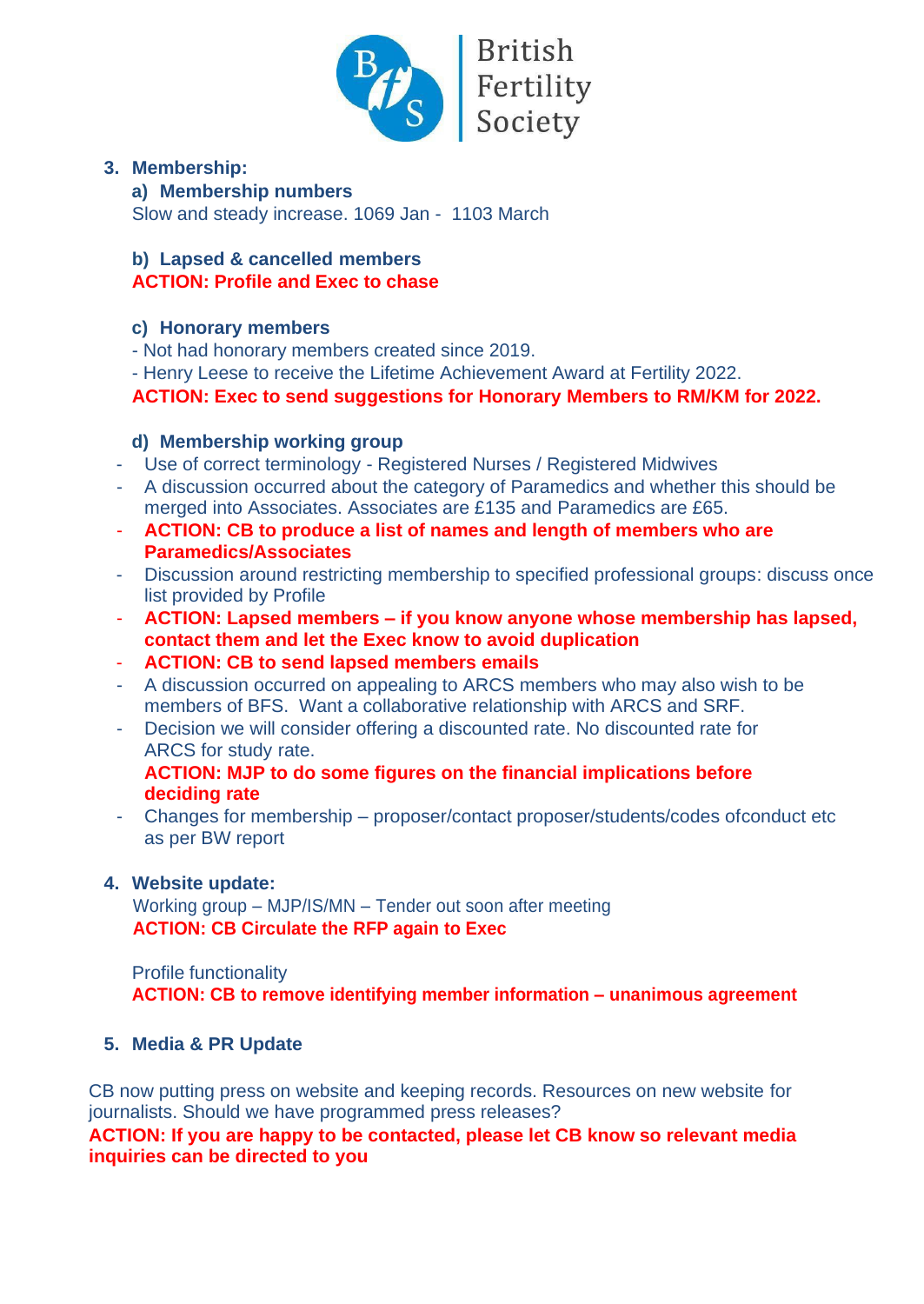

# **6. Newsletter**

Next due in April. A discussion took place about the development of the website, including future joint newsletters with other Societies, and integration of Newsletter into new Website. The newsletter is now the responsibility of the Officers.

# **ACTION: Can we get numbers for people who read the newsletter**

### **7. Mentorship Programme**

19 pairs now. Growing steadily. Publicising in newsletter and social. Good feedback.

### **8. Trustees & Governance**

Trustees meeting on 24 February.

Produced draft document for tendering processes which will be used by the website working group for the website tender and see if it needs amending. Budget in good shape. Approved rules for TC rules from Mostafa

Meeting planned with lawyers Mazars for upgrade of articles – April with RM.

RM thanked the Trustees for their support and guidance.

### **ACTION: CB to chase Paul at Mazars for meeting with MH/RM**

#### **9. Journal update**

Maintenance mode atm. Meeting with officers in a week to discuss business operation model. Open access. Pros and cons of Open Access were discussed. Move within academic publishing to move to open access. Reproductive medicine is not as far along this trend as others. Complete change of business model for the journal. Who pays to have articles published – is it the reader or is it the person who wants their paper published (would BFS pay on behalf of its members?)

With Open Access, the journal would no longer be a membership benefit as would be open to everyone but it could put the Journal ahead of the curve if others are going to go open access. AP likes the model that we have now. And that it is a membership benefit. Need to decide if the current model is the model that the society wants for the next 5 to 10 years. Can you have a sustainable mixed model? Where some are paid for / open access byauthors. Yes, and this happens now and contributes to the income stream.

JB – open access fees are about £3k. Would ours be the same or less? Affordable open access. AP need fees coming in to cover costs of publication. Could have model where you only charge half of the cost of an article to the author and half to the BFS. Would need to take advice on what would be an appropriate fee.

Publisher doesn't have a preference. Would going open access affect our impact factor? Not clear. JD suggest keeping a similar model at this point. Hard to get funding for research articles. No decision reached, and this matter will be discussed further after the Executive Officers and Editor meet with publishers shortly.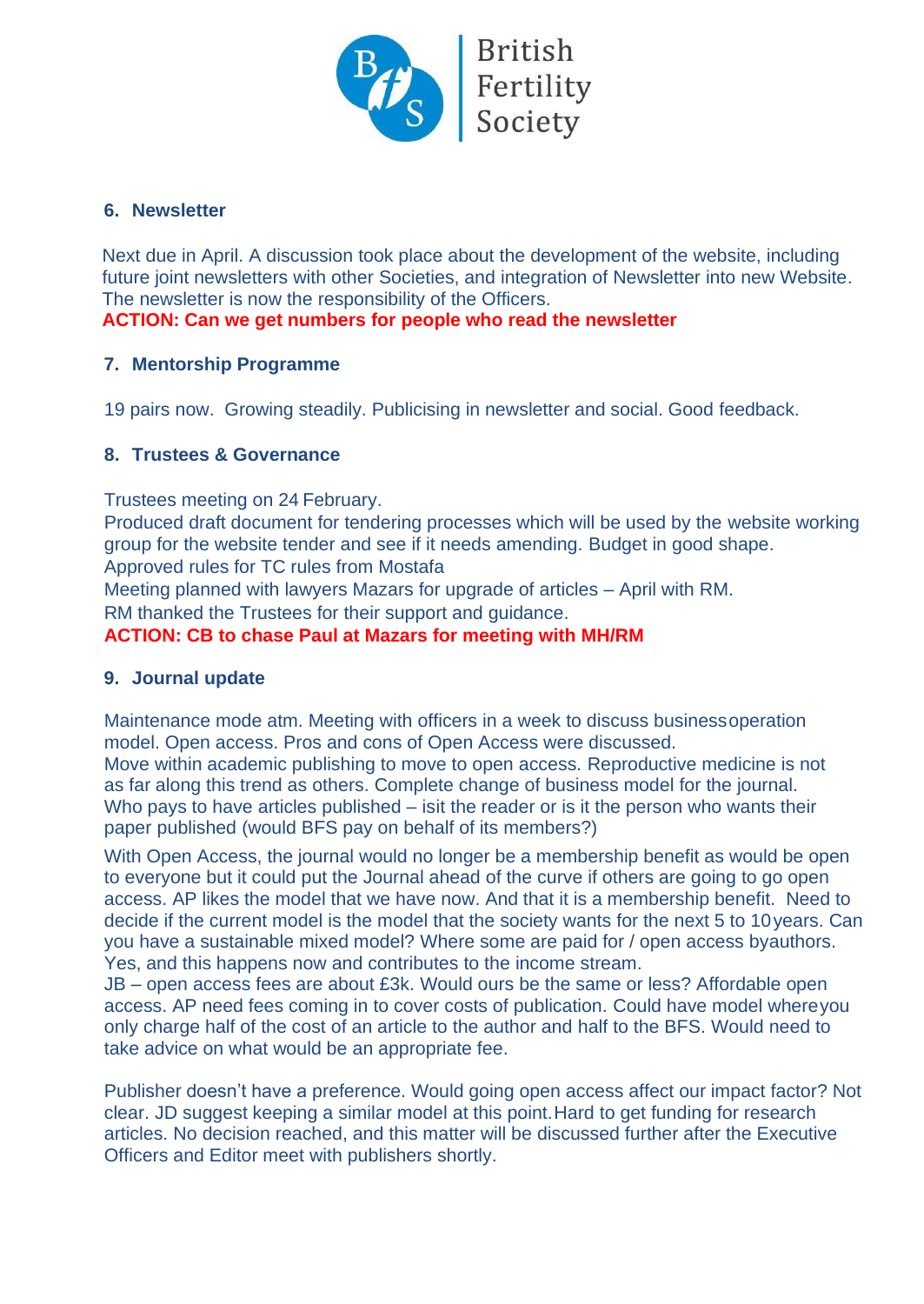

#### **10.Finance update a) Quarterly report**

Bottom line is £308.097.94 - healthy position and growing. Enabling us to do website etc. Still waiting for the surplus from Fertility 2021. Charity: Expenditure £54,147.00. This has HF included which makes the bottom line less but this is only once a year. Income £50,934.17

Education: Expenditure £1,751.00 Income £5,470.00 More movement in next months

# **b) Sponsorship**

Very healthy. 2 new Gold sponsors – Cooper and Cryos. New digital packages means there will be increased visibility of sponsors in the newsletters and emails. But the content and selection of speakers remains firmly within the BFS – they have more opportunity to advertise but BFS have final say on content/speakers

# **11.Strategy & Development:**

**a) Planning**

People to start thinking about what they want to discuss  $-5 - 10$  year time frame. Different from an Exec agenda.

Do we need paid support for developing policy and practice.

**ACTION: CB to find old minutes and send to RM to circulate**

JB – should we create a logic model

**ACTION: JB & BW to share a similar model. We can decide which at next Exec.**

# **b) Royal Charter**

KMcE brought the committee up to date with developments so far. Letter of intent submitted – meetings with other groups ongoing. DoH informed. They wanted to know what professional groups thought of it. JD approached RCN andJason approaching RCPath. Meeting with Peter Thompson HFEA – they were very supportive. Meeting with Eddie Morris President of RCOG to occur shortly, with Adam Balen support. Will feedback through Sarah to the DOH and through Keith to the Privy council. Then organisational working with Yadava and Mark see how this fits in with the BFS structurally. Also need to work out how individual chartership will work. IS will help KM with this. Will need input from other individuals re equivalence. Then prepare an FAQ document which will go out to all 3 memberships once we have the green light. Possibly an event in the summer so members have access to ask questions.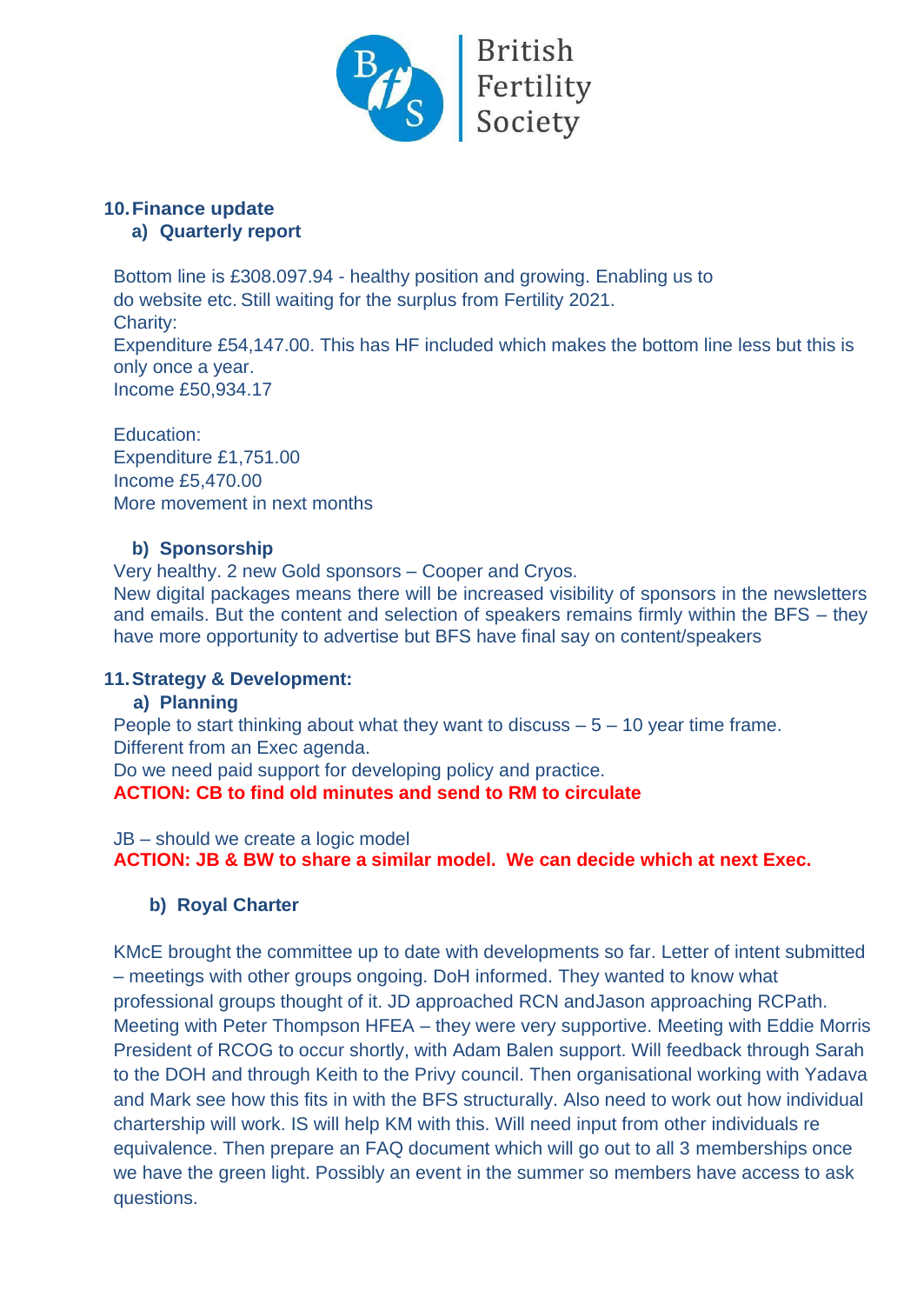

# **Sub-Committees**

# **12.Meetings:**

**a) Fertility 2022** *Rising to the Global Challenges of Fertility & Reproduction.*

Dates: still TBC either 5 – 8 or 6 – 9 January, depending on Horse of the Year show.

Chairing: ARCS. BFS: Stuart Lavery, Ephia with support of Ginny and Raj

2022 – will be face to face in Liverpool 2021 – exceeded expectation in a virtual world. May retain some of the elements of this – posters for example and overseas speakers as cost effective.

Eponymous lecture: Patrick Steptoe. Members suggested names for this lecture. Silke Dyer, Linda Guidice and Sheryl Van der Poel were among the names (RM, AP, MH, JB). **ACTION: People to send suggestions to SL**

SIGS need space to have meetings. Also need time/space to share the animations.

#### **ACTION: CB to send google doc of programme to Exec**

The other eponymous Lecture is the Bob Edwards memorial: speaker is Daniel Brison

Anne McLaren lecture: not finalised yet

#### **13. Training:**

**a) Study Week 2021** Nearly 10k bookings. GP module launching this week

#### **b) TC Rules**

Just for information Harish: 3 years seems quite short time. Maybe up to 5 years. **ACTION: CB delete point 4**

#### **c) Joint BFS/RCOG course**

 $19<sup>th</sup> - 22<sup>nd</sup>$  April

All speakers confirmed. Pre-recorded sessions

101 delegates so far. Previously needed 90 to break even so in a good place RCOG has reduced costs by 30% and has different costs for those outside UK 14 delegates are from abroad. They can attend 2 days or all 4 days.

**ACTION: UG will be talking to MJP about finances. ACTION: Exec to circulate the link to colleagues.**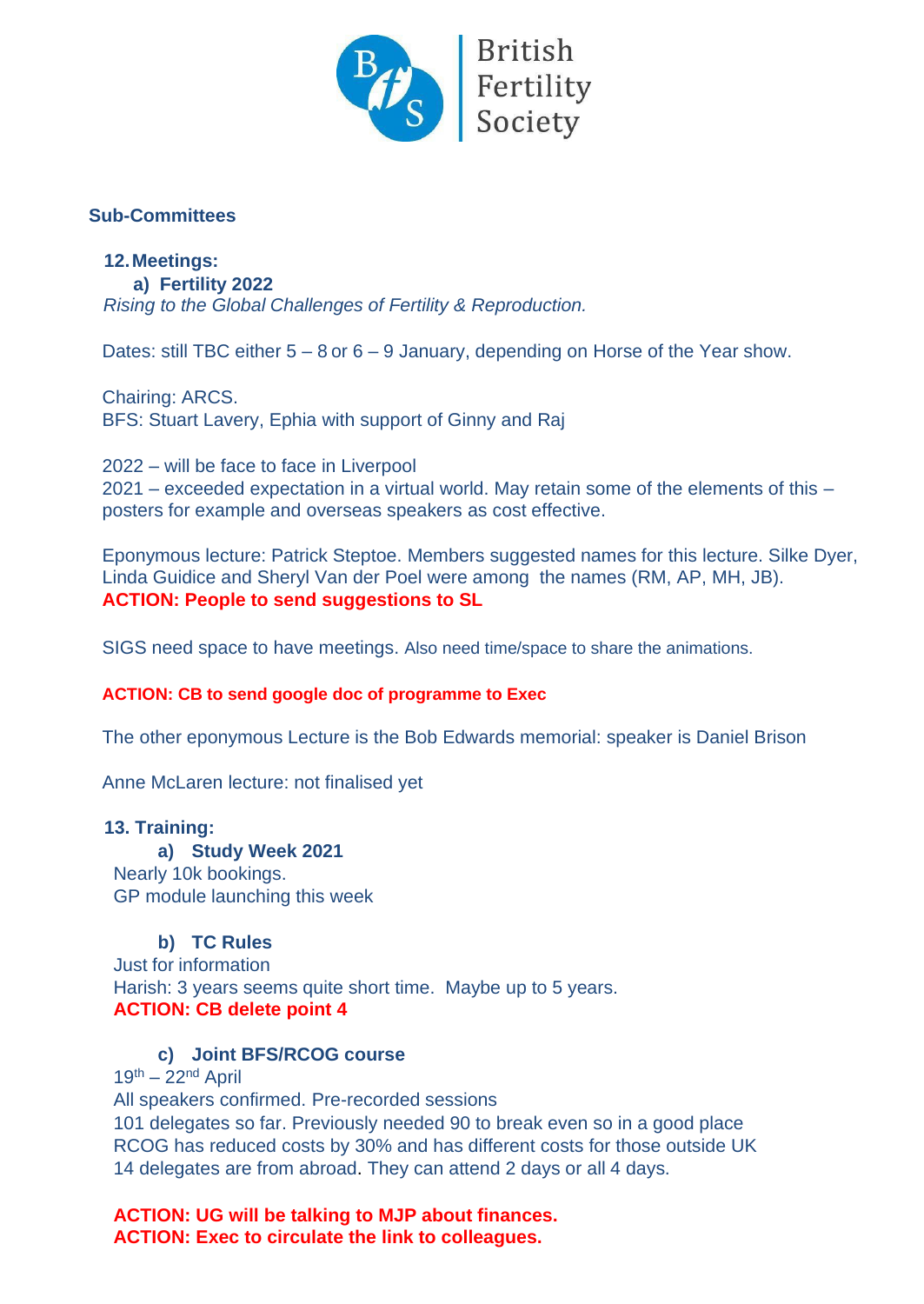

#### **14.Policy & Practice** a. **Consultations & Policies**

Harish is new Chair. Mariano Mascherenhas is assisting Harish.

- Thromboprophylaxis first draft almost ready for circulation.
- Co-parenting guideline authors working on second draft ready soon
- Transgender care RCOG document we need to understand what is expected from the BFS. Harish will learn more in coming weeks
- Oocyte cryopreservation VB soon ready to share with Exec.
- ICSI MJP and colleagues working on it more updates soon
- RCOG asked the BFS for its opinion on paper. Thank you to everyone for comments. BFS response has been submitted.

Second guidance is from ESHRE on medical assisted reproduction and viral infections. Thanks to SG and other scientist members for comments.

RM stated that we don't always have to do a BFS response to external consultations, and they can be circulated to individual members to respond directly.

# **15. SIGS**

# **a) SIG governance**

Need to put them on a more formal structure within the society. Rules have been circulated to everyone. Would welcome people's views on these in order that they can then go the Trustees. Once approved by Trustees, the Exec officers will write to SIG chairs. Current Chairs can continue for a further period of up to 3 years.

Process at end of terms, Exec ask for expressions of interest, and then choice is made. Also, they need to be resourced in a more transparent and reliable way. Need to be in the BFS budget. And a budget for each SIG. Budget/website/administrative support are key to the future of SIGS.

KM – it does need a level of financial planning. SIGs still need to work towards getting money for specific projects as and when they arise. RM sometimes the BFS may decide to fund some aspect of the SIGS work.

**ACTION: RM to recirculate governance document and give time to respond and then pass to Trustees.**

# b) **Fertility Preservation UK**

Update was in the newsletter.

Enormously fast moving, interesting, a 'hot topic'.

Members of the society are the movers and shakers in FP and recognised internationally. Hope that the BFS will let them pick up on more of the medical political aims. To push for equity of care around the country.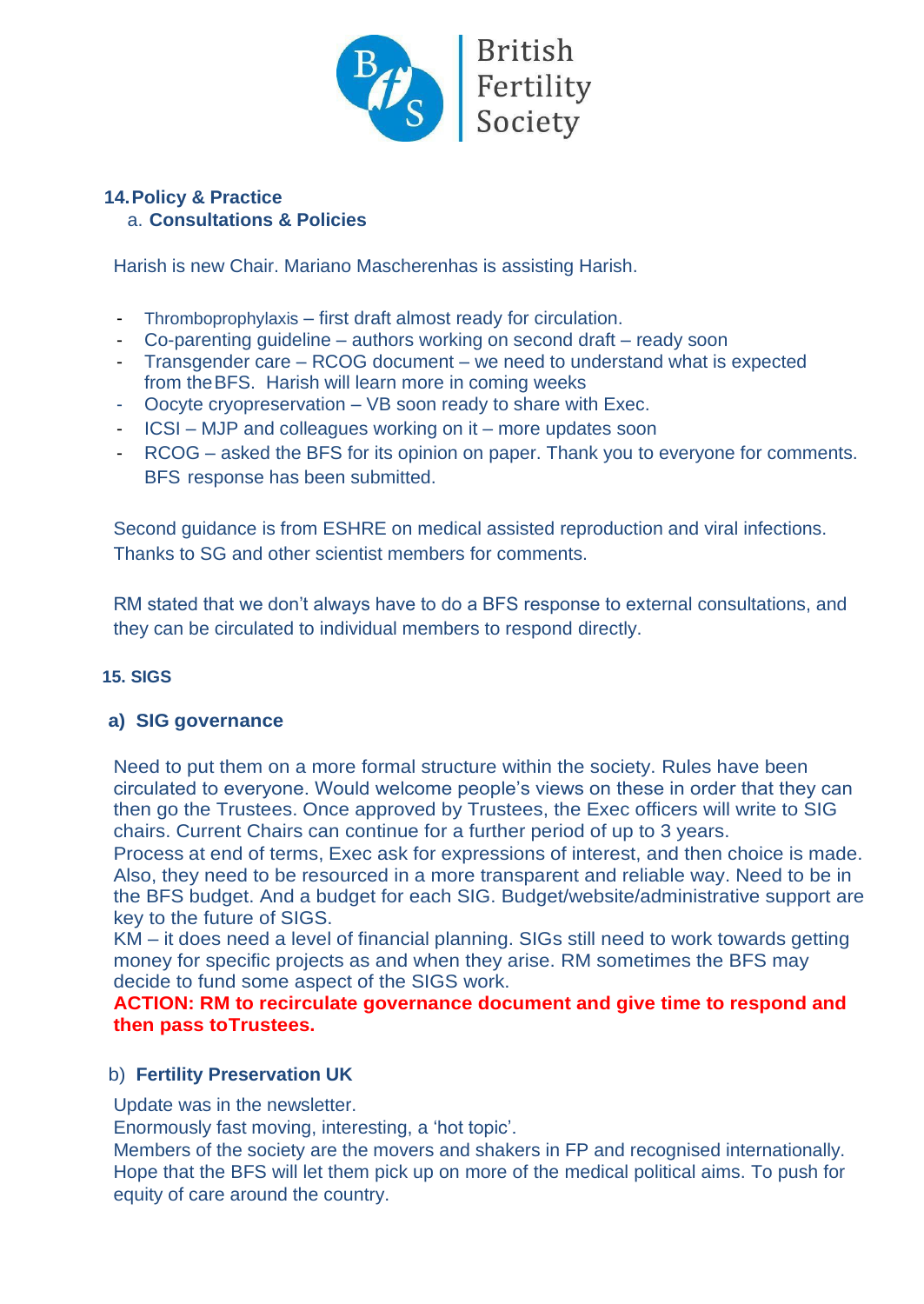

# **c) Fertility Education Initiative**

Different initiatives going on. The international FEI being set up. Funding for the andrology animations. Putting in applications from the BFS for research funding.

# **d) Andrology**

Doing very well. As report. Task and finish as one of the main key principles, first project was varicocele paper.Second one male animation videos for boys 13 – 18 general male health and 18 – 24 more focusing on fertility.

Approx. £15k raised and with JB help matched funding is being sourced.

Key messages being assembled and once finalised they will go through the animation process and be ready for premiere at Fertility 2022.

Next meeting: end May. Third project to be focused on and taken forward from there will be information for patients.

Budget would be helpful and also admin help.

Expression of interest from 2 people. James Duffy and also Maria Satchi. Maria is a urologist, not a BFS member hence this needs approval from Exec. Agreed to accept her.

# **ACTION: SL to find place in Fertility 2022 for Male animations**

# **e) Ethics, Law & Policy**

Not had first meeting yet. SN has invited people (Emily Jackson, Dr Kirsty Horsey, Natalie Gamble, Ippokratis Sarris, Nicky Hudson) and they are trying to get together adate for first meeting. SN will be keeping it issue focused. James Duffy also expressedan interest in being a member of this SIG.

RM – if someone is a BFS member their membership of a SIG doesn't need to be approved by the Exec

Topics: Additional layer of patient confidentiality on fertility treatment. **Surrogacy** Definition of family (HFEA)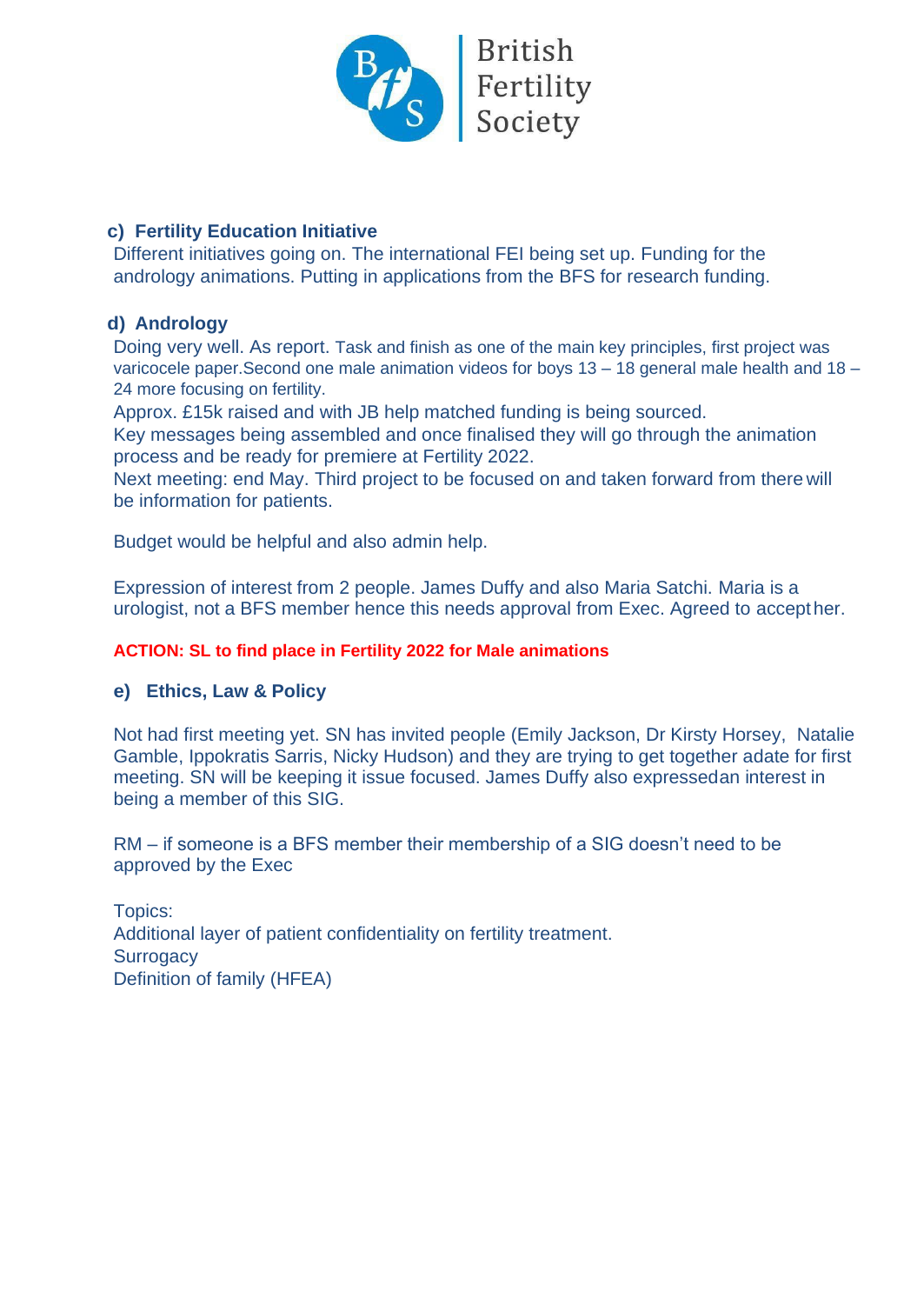

# **15.HFEA Update**

Opening the register service, has re-opened. Used to have 40 applications a month but now over 100 so there are delays. Trying to get on top of it, have recruited a new member of staff.

Prism: EDI legacy system being switched off end May. Prism will go live in June leading to their new register taking over later in June.

Covid: treatment numbers up to 90% of pre pandemic levels.

Patient queries have really slowed and are now mainly about vaccinations – thank you for the strong guidelines.

Changed how inspections are run as a result of pandemic. They have been going well.Final

version of compliance and enforcement policy is going for approval this week.

Also been working on Code of Practice update. Thanks to people who responded.

Re-launched treatment add ons pages.

Report on Ethnic Disparities being published and RM speaking at webinar on this.

Sally Cheshire retires. Julia Chain been appointed. She will want to arrange meetings as soon as she can.

Kate Brian's last authority meeting this Wednesday.

Four new authority members appointed. Tim Child, Jason Kasraie, Catherine Seddon and Alison Marsden.

#### **16. External Meetings:**

#### a. **RCOG World Congress**

Virtual 2021 and plans already being made for 2022 YK and UG are involved in planning for future and will bring ideas to Execs in future

#### b. **RCOG Professional Development Conference** Next meeting 23-25 November. Need 3 speakers and a theme **ACTION: Exec to send suggestions to UG**

Northern Professional Development meeting is not happening until 2023 May, because the RCOG World Congress is taking place in London in 2022 and the RCOG does not run annual professional development meetings when the World Congress is happening in the UK.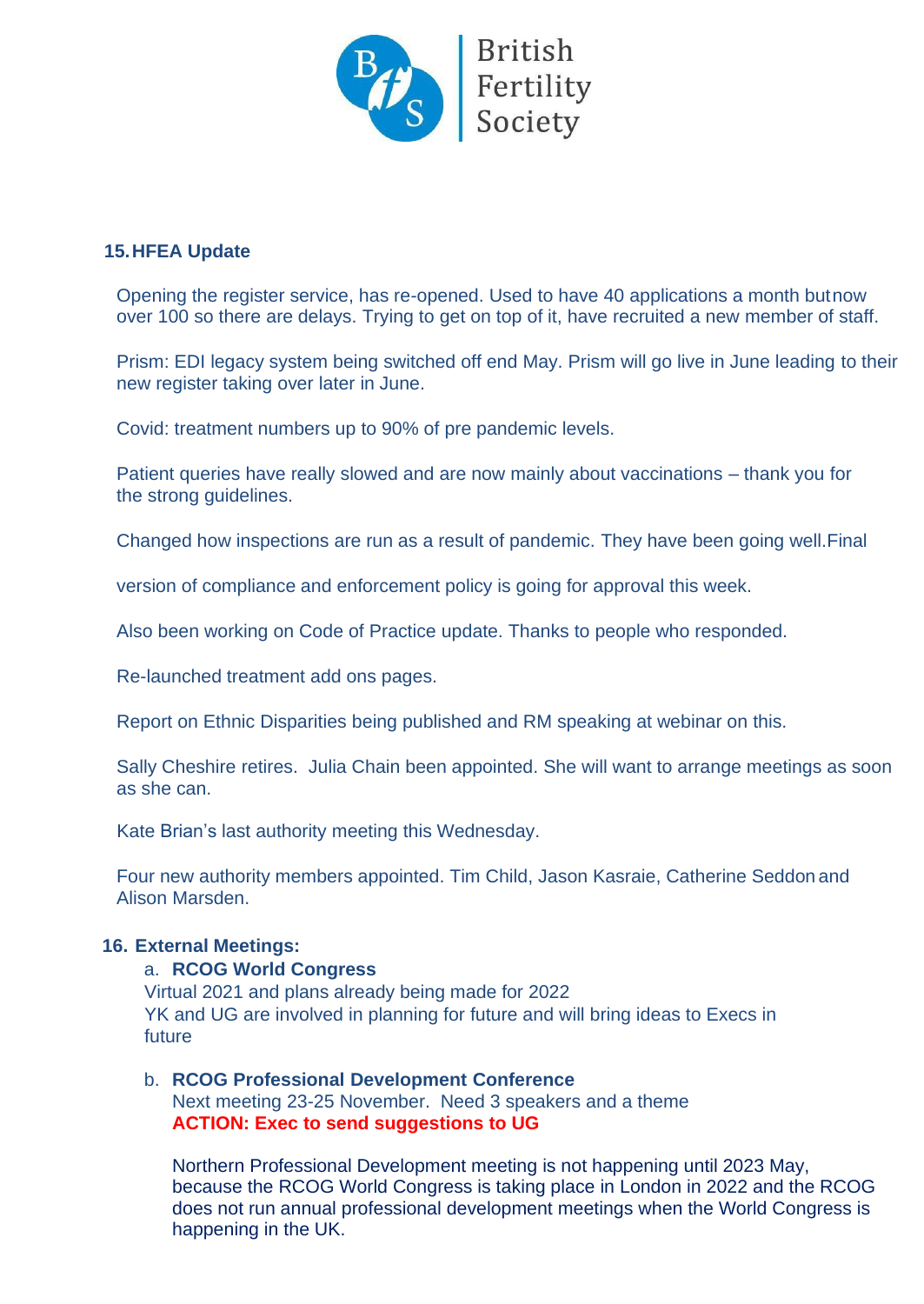

# **17.Relationships with other organisations:**

#### a. **Associated Fertility Societies**

Leadership with ARCS this year**.**

#### b.**FNUK/Fertility Fairness**

Still supporting far more patients than they have in the past. More people are becoming aware of the charity. Patients do recognise that clinics and staff have been working in difficult circumstnces and are really supportive of everything they have been doing.

Been contacted by more people who have been thinking of when are they going to have a baby.

Taken over Rhod Gilbert's infertility campaign and going to be working more closely with him going forwards.

Launching a new Black Women's support group and planning a webinar around ethnicity and fertility

The covid webinar they did with Raj and Rachel Cutting is now approaching 1000 views.Planning one with the CMA and HFEA in the future.

April 1 extending support line to 5 days a week

Continuing to work with CCGs on funding policy

Started work on plans for National Fertility Awareness week

Updating patient information packs available soon hard and digital copy.

Carrying out a skills analysis of trustees before advertising for a trustee.

#### **ACTION: If anyone is interested in being a Trustee please get in touch.**

# **ACTION: Rhod Gilbert – GB to talk to KM afterwards and be sure to include SL**

c. **NHS England** NTR d. **Dept of Health** NTR e. **PET** Report. SN wanted to highlight the event BFS supported on vaccine.

#### **18.BFS Representation on other committees:**

- a. **IFFS**
	- NTR

# b**. RCOG Council, SST & Liaison committees**

 Sub specialty Can they have some time in the BFS/RCOG course **ACTION:UG and HB to make contact afterwards.**

RM it could be set up as a one off event. The SRF have similar needs. Theystart their conference on Wed afternoon so the BFS could do similar and have Wed afternoon dedicated specifically to just BFS things. Maybe for 2023 onwards.

The attendee at the Liaison committee in the past used to be Ephia. Ippo has volunteered.